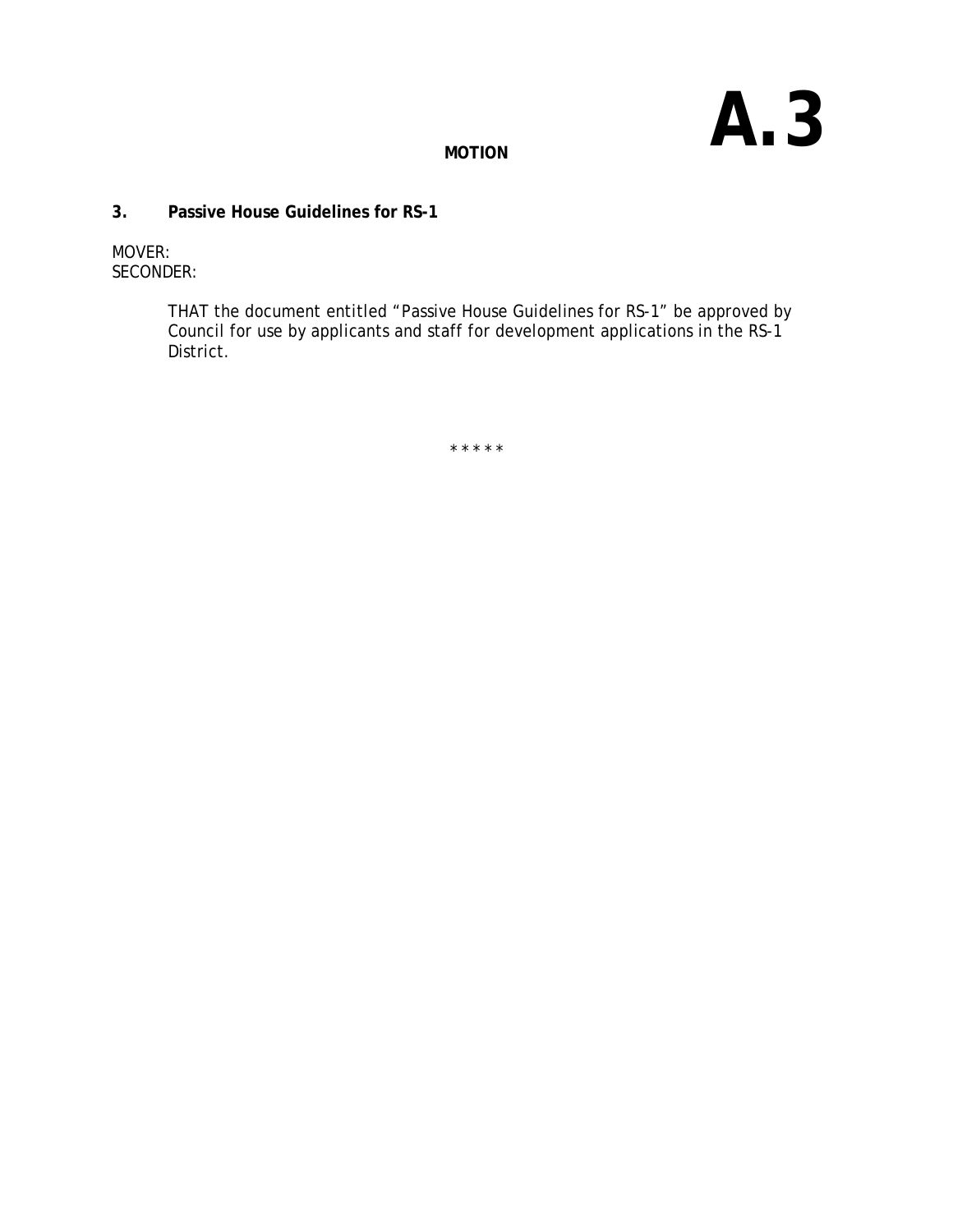

## *Land Use and Development Policies and Guidelines*

Planning and Development Services, 453 W. 12th Ave Vancouver, BC V5Y 1V4 F 604.873.7344 fax 604.873.7060 **planning@vancouver.ca**

## **Passive House Guidelines for RS-1**



*Disclaimer: The following information is provided for general use and the user assumes all responsibility. The information contained within is general in nature and does not substitute for the execution of detailed engineering relative to specific projects or problems. The City nor any of their contractors or employees give any warranty expressed or implied, or assume any legal liability or responsibility for the accuracy, completeness, or usefulness of any information, product application, or process disclosed within this document. Nor are they liable for consequential damage whatever (including, without limitation, damages for loss of business profits, business interruption, loss of business information, or other losses) arising from the use of inability to use this document.*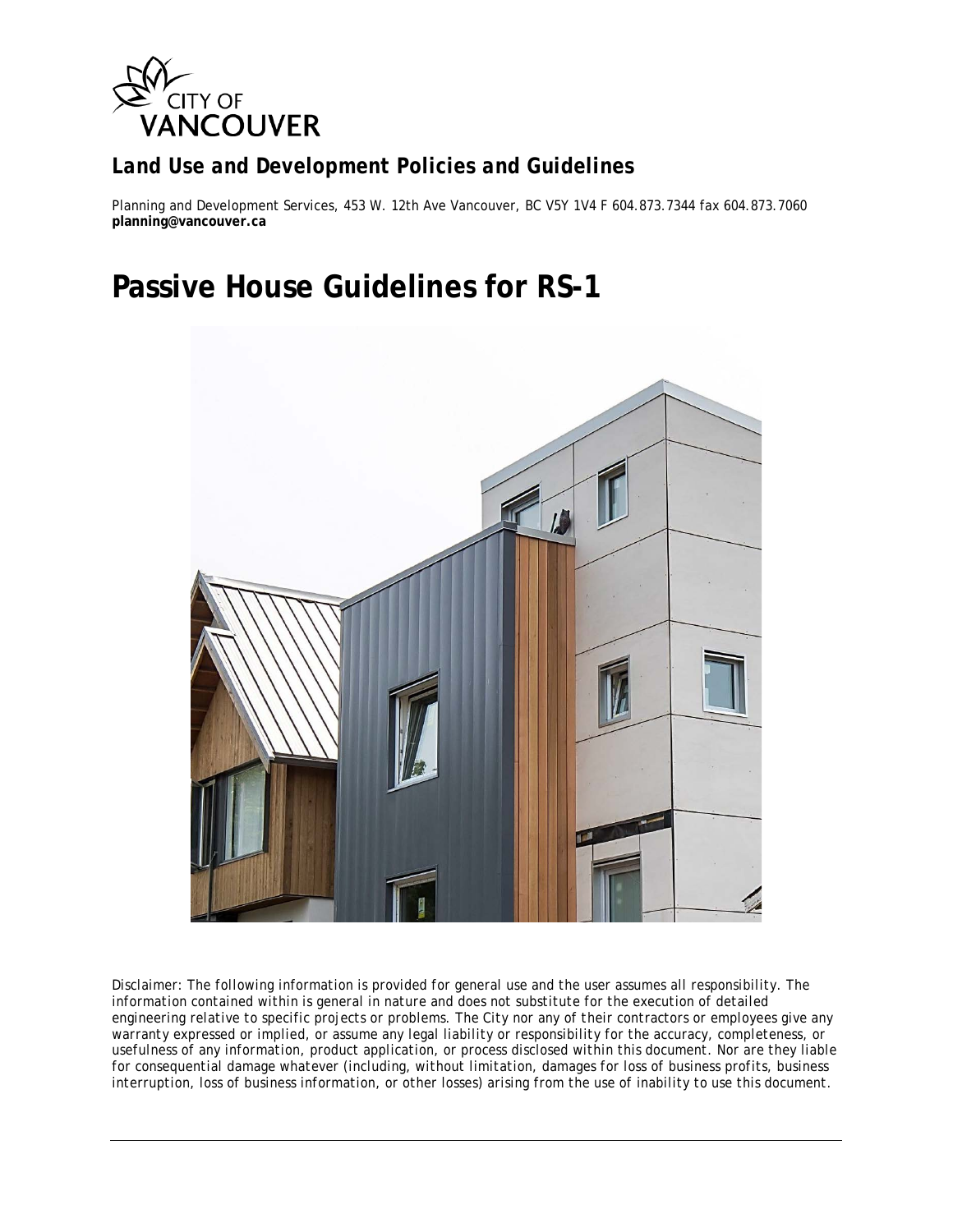

## Land Use and Development Policies and Guidelines

Planning and Development Services, 453 W. 12th Ave Vancouver, BC V5Y 1V4 F 604.873.7344 fax 604.873.7060 planning@vancouver.ca

## **Contents**

| 1. |      |  |  |  |  |  |
|----|------|--|--|--|--|--|
| 2. |      |  |  |  |  |  |
| 3. |      |  |  |  |  |  |
|    | 3.1. |  |  |  |  |  |
|    |      |  |  |  |  |  |
|    | 4.1. |  |  |  |  |  |
|    | 4.2. |  |  |  |  |  |
|    | 4.3. |  |  |  |  |  |
|    | 4.4. |  |  |  |  |  |
|    | 4.5  |  |  |  |  |  |
| 5. |      |  |  |  |  |  |
| 6. |      |  |  |  |  |  |
|    | 7.   |  |  |  |  |  |
|    |      |  |  |  |  |  |
|    |      |  |  |  |  |  |

Photo-cover: Photo credit - cover: Project by DLP Architecture **Barn Owl Photos**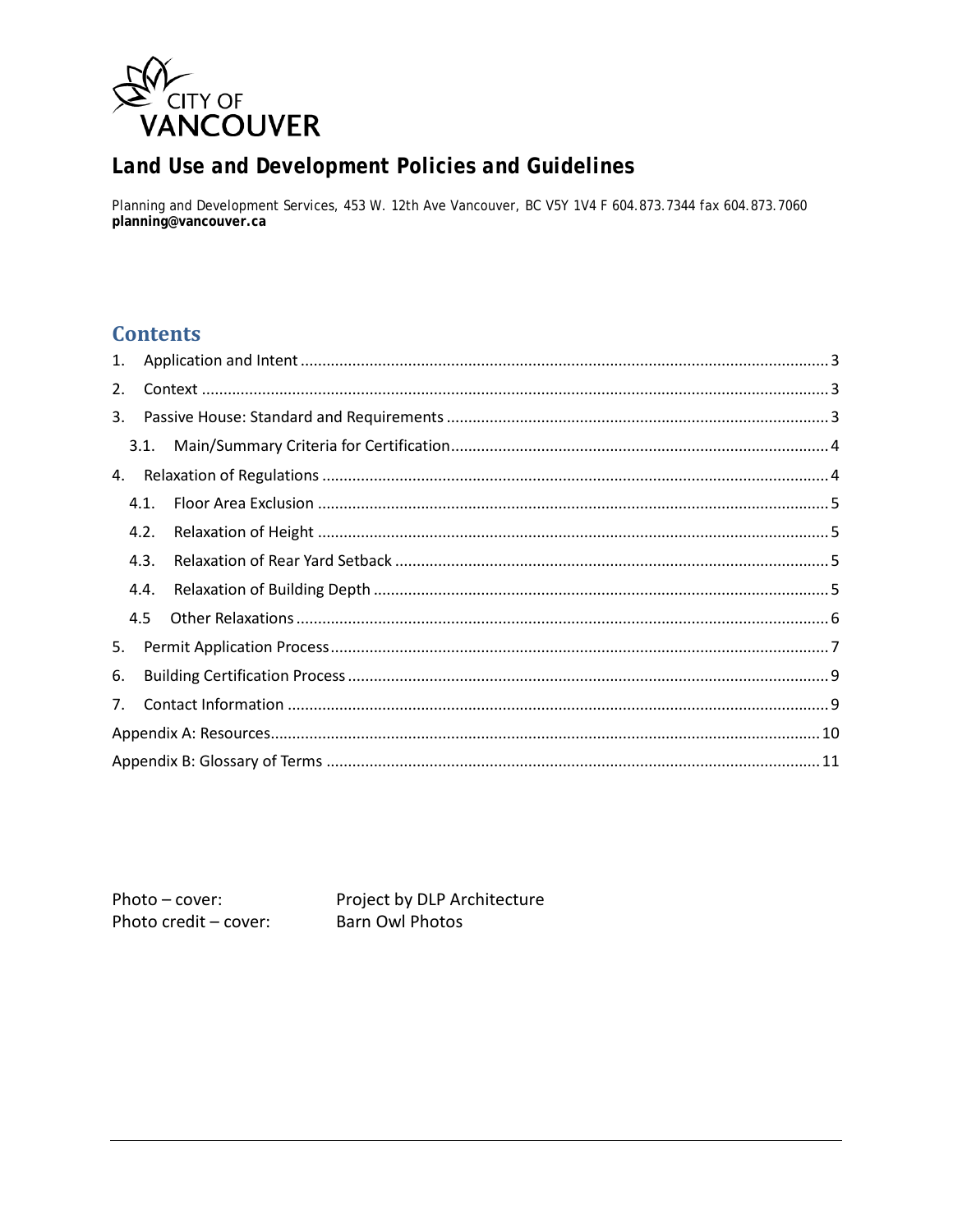## **1. Application and Intent**

These guidelines are intended to inform applicants seeking to build a home that meets the Certified Passive House standard in any RS-1 District Schedule zone, and seek related relaxations. A Certified Passive House is one that meets the definition for Certified Passive House in the City of Vancouver Zoning and Development By-law as verified by a Passive House Institute Accredited Building Certifier, as also defined in the Zoning and Development By-law (the "Zoning By-law"). Applicants are required to meet the Certified Passive House standard and make appropriate provisions in building envelope and mechanical design to enable them to achieve Certified Passive House standards in order to seek any related relaxations.

Applicants should review the process and requirements articulated in this document. These guidelines are to be used in conjunction with: typical residential permit application documents; the RS-1 District Schedule of the Zoning and Development By-law; and the City of Vancouver's "Passive House Design Toolkit for Homes" (see www.vancouver.ca). As this guide is intended to advise on zoning considerations under the Zoning By-law, applicants are also encouraged to obtain guidance on Vancouver's Building Bylaw No. 10908 (the "Building By-law") from an experienced professional.

## **2. Context**

Council approved revised Greenest City Action Plan (GCAP) targets in 2011, which included a target stating that all buildings constructed from 2020 onward would be carbon neutral in operations.

Greenhouse gas (GHG) emissions from buildings account for nearly 55% of GHG emissions in Vancouver. Reducing building energy use through rigorous building envelope design like that of Passive House buildings (instead of relying on more complicated mechanical means), presents a powerful and relatively straightforward opportunity to reduce future GHG emissions from buildings.

The City recognizes its role in working towards improving building standards to increase energy efficiency and reduce greenhouse gas emissions. These guidelines are provided to assist applicants in achieving Certified Passive House design, which is consistent with the City of Vancouver's energy efficient building construction goals.

## **3. Passive House: Standard and Requirements**

Passive House is a well-established ultra-low energy building performance standard and certification process. There are over 40,000 Passive House buildings built in every climate, in every typology.

Passive design is based on the principle that a higher quality thermal envelope can reduce or eliminate costs associated with heating and cooling. With thoughtful design, better energy efficiency can be achieved and costly heating and air conditioning systems are eliminated without sacrificing thermal comfort.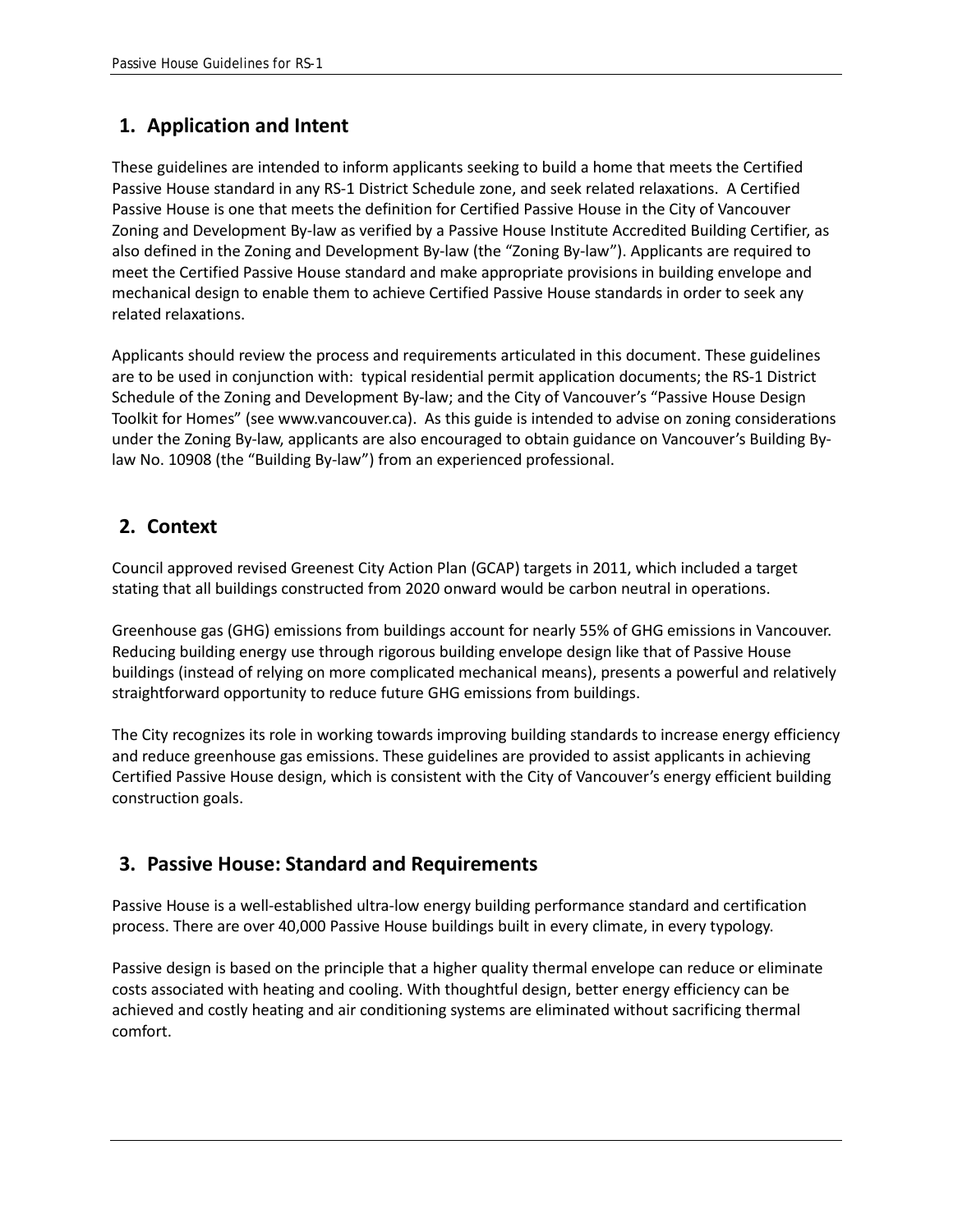Passive House Certification is a rigorous quality assurance process that determines whether a building meets all of the requirements of the Passive House standard, and confirms that the building has been designed to achieve high levels of occupant comfort and energy performance.

#### **3.1. Main/Summary Criteria for Certification**

- Space Heat Demand: max. 15 kWh/m<sup>2</sup>a OR Heating load max. 10 W/m<sup>2</sup>
- Pressurization Test Result: max. 0.6 ACH @ 50 Pa (pressurizing and depressurizing)
- Total Primary Energy Demand: max. 120 kWh/m<sup>2</sup>a

All heating and cooling calculations are based on the net usable floor area of the building. If cooling (air conditioning) is required, the annual cooling energy demand must also not exceed 15 kWh/m<sup>2</sup>.

#### *3.1.1. Space Heat Demand*

The building must be designed to have an annual heating and cooling demand as calculated with the Passive House Planning Package (PHPP) of not more than 15 kWh/m² per year in heating and 15 kWh/m<sup>2</sup> per year cooling energy OR to be designed with a peak heat load of  $10W/m<sup>2</sup>$ .

#### *3.1.2. Air Sealing*

The Passive House Standard demands a minimum tested airtightness level of 0.6 air changes per hour (ach) @ 50 Pa, both for under pressure and overpressure, during a blower door test, which must be conducted by a licensed technician.

#### *3.1.3. Total Primary Energy Demand*

The total energy to be used for all domestic applications (heating, hot water and domestic electricity) must not exceed 120 kWh per square meter of treated floor area per year.

For a description of the full criteria for certification or for more information please see the Canadian Passive House Institute's web site at: [www.canphi.ca](http://www.canphi.ca/) and consult with a Certified Passive House Designer or Consultant.

## **4. Relaxation of Regulations**

Achieving a low-energy, high-efficiency home through high quality thermal envelope design and better insulation will result in thicker walls and ceilings, thus impacting floor area. The City of Vancouver currently has a floor area exclusion in Section 10.33 of the Zoning By-law related to wall thickness. Under this exclusion, applicants may apply to exclude some of the floor area used for insulation, provided that this floor area can be used on site within existing zoning regulations.

Several conditional relaxations have been developed to accommodate the additional thermal insulation required to achieve Certified Passive House. Applicants building new homes in the RS-1 District Schedule may apply for relaxations to increase height, decrease the rear yard, and increase permitted building depth requirements, provided that they achieve Passive House Certification for their new house. These relaxations will allow applicants that apply for the floor area exclusion in Sec 10.33 to use more of the excluded floor area, and build to a high standard of energy efficiency without "losing" floor area. These relaxations may be granted at the discretion of the Director of Planning.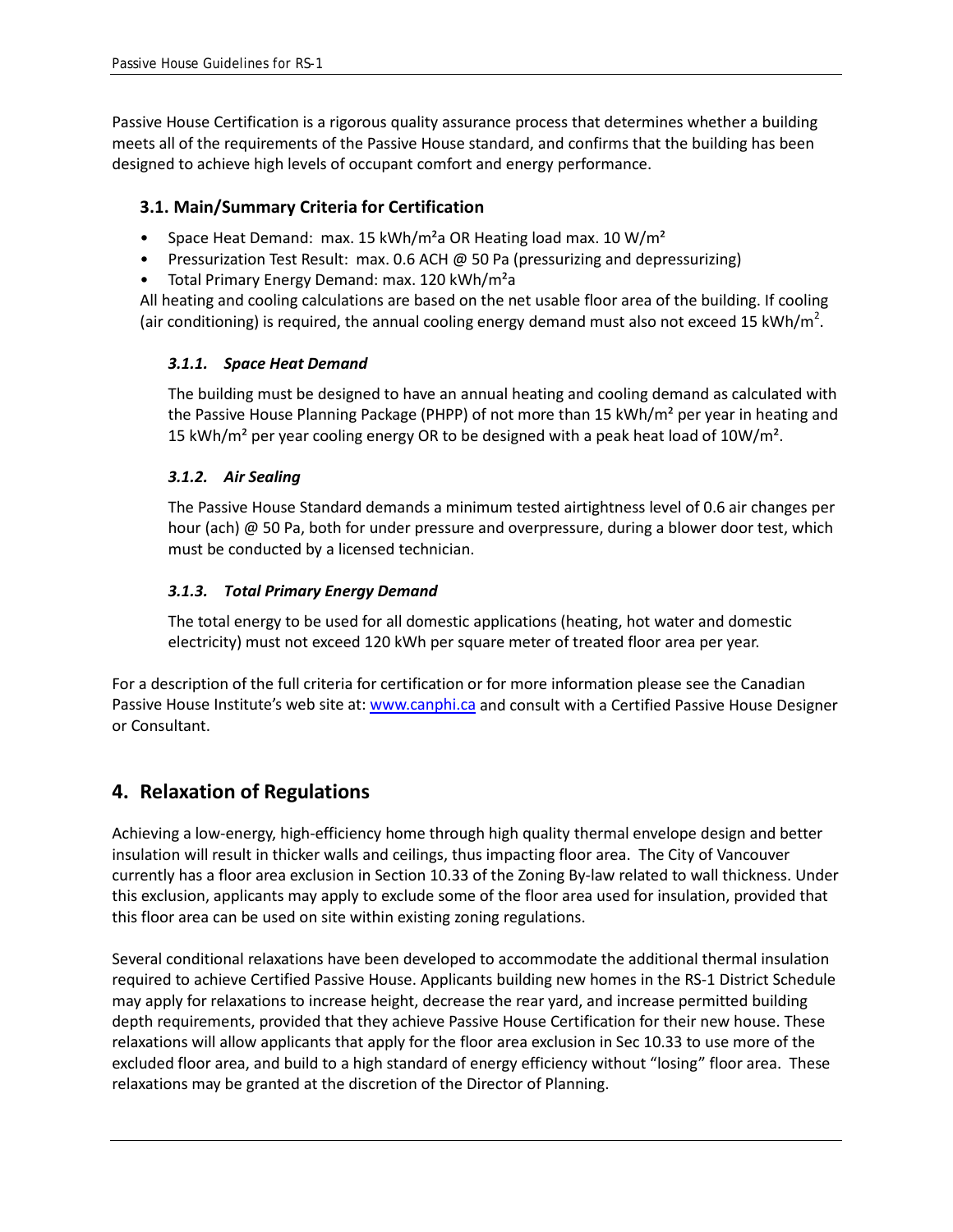It should be noted that applicants must consider impacts on neighbouring houses on such issues as privacy, massing, and shadowing in their application.

#### **4.1. Floor Area Exclusion**

The existing floor area exclusion for exterior wall thickness was developed to support applicants who built walls with enhanced insulation value. With more insulation, walls become thicker and this exclusion removes the disincentive of "losing" floor area because of building thicker walls. The exclusion can be found in Section 10.33 of the Zoning and Development By-law. For more information on the exclusion, please see the Planning Administrative Bulletin titled: "Floor Space Exclusion to Accommodate Improved Building Performance (Envelope and Thermal Insulation)".

If an applicant is seeking a floor area exclusion to accommodate increased insulation, it is currently required that a Building Envelope Professional must be retained to calculate and verify the exclusion. However in the case of a Certified Passive House home meeting Certified Passive House, this requirement may be waived, as the use of PHPP energy modelling and the retention of a Certified Passive House Designer or Consultant or satisfies the same requirement.

#### **4.2. Relaxation of Height**

Applicants building a Certified Passive House home may apply for a relaxation of height via Sec 4.3.6 of the RS-1 District Schedule in the Zoning By-law. The Director of Planning may permit a height increase to accommodate building features designed to reduce energy consumption in a Certified Passive House home to a maximum of 10.7 m. The Director of Planning may consider negligible intrusions into the height (primary and secondary) envelopes bearing in mind that the intent of the regulation is to pull the bulk and massing away from the side property lines in order to preserve light and privacy and mitigate shadowing of adjacent properties. This relaxation is anticipated to remove a barrier to better insulated roofs.

#### **4.3. Relaxation of Rear Yard Setback**

Applicants building a Certified Passive House home may also apply for a relaxation of rear yard setbacks, via Sec 4.6.6 of the RS-1 District Schedule. The Director of Planning may decrease the rear yard requirement to accommodate building features designed to reduce energy consumption in a Certified Passive House home to a maximum of 40% of the depth of the site. This relaxation is anticipated to remove a barrier to building thicker walls; and enable the use of excluded floor area, applied for under Section 10.33 of the Zoning By-law, to be used onsite.

#### **4.4. Relaxation of Building Depth**

Applicants building a Certified Passive House home may also apply for a relaxation to increase permitted building depth via Sec 4.16.4 of the RS-1 District Schedule. The Director of Planning may increase the permitted building depth to accommodate building features designed to reduce energy consumption in a Certified Passive House home to a maximum of 40% of the depth of the site. This relaxation is anticipated to remove a barrier to building thicker walls, that is: having some floor area excluded, and not being able to use all of the floor area on site.

It should be noted that the rear yard compatibility depth provision in RS-1 would not apply if an applicant sought the increased building depth allowance of 4.16.4.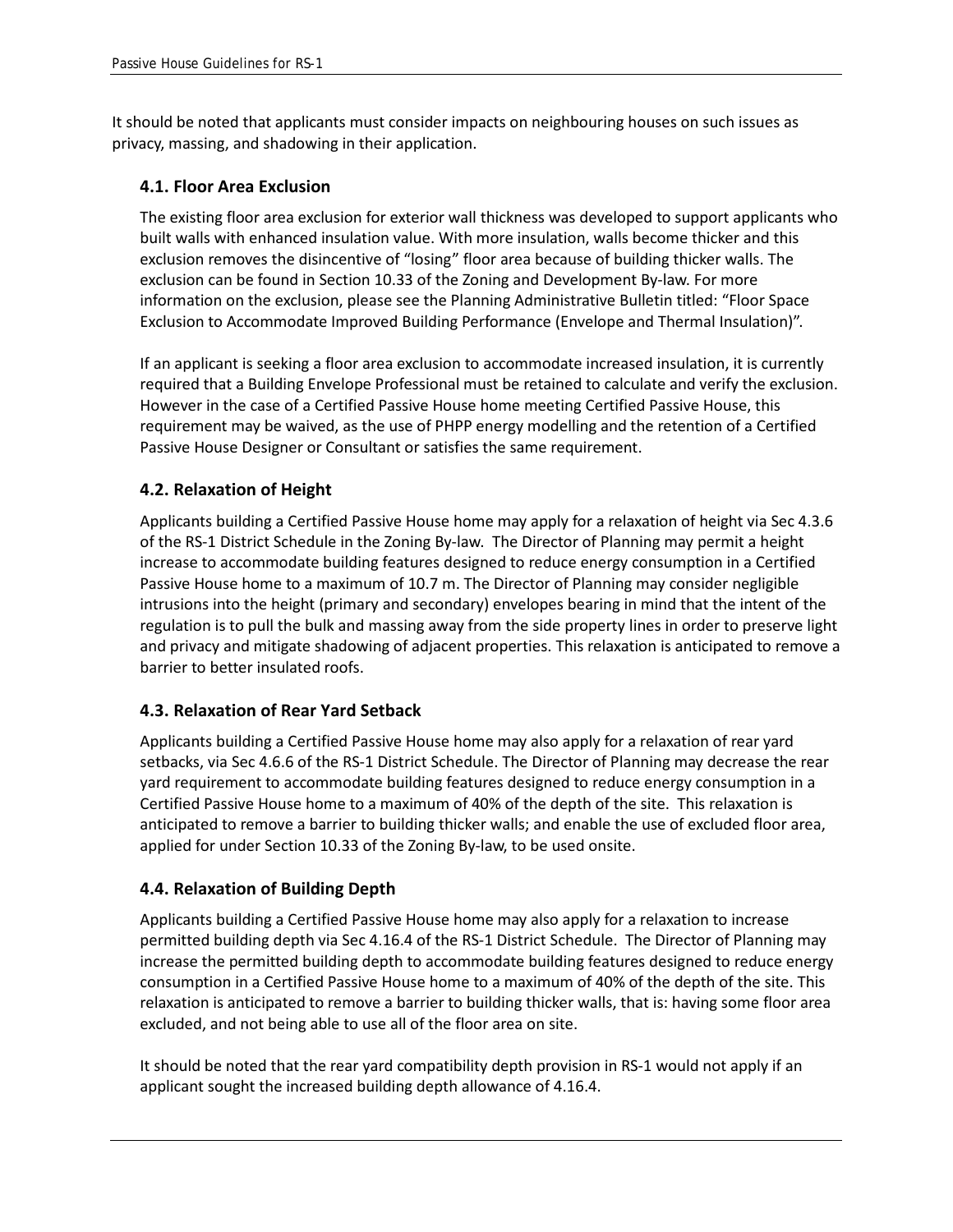#### **4.5 Other Relaxations**

The following table is a quick reference for existing conditional allowances that are available for Passive House or "green" building features, both the ones outlined in this guideline as well as other pre-existing relaxations.

For more information, applicants may consult the relevant regulation (eg: the RS-1 District Schedule), and also the related Zoning By-law Administration Bulletin (eg: *Passive Design: Natural Ventilation and Light*). All of the above can be found at vancouver.ca

| <b>Conditional Allowance for Passive House or</b><br>"Green" Feature            | <b>Applicable Policy or Regulation</b>    |
|---------------------------------------------------------------------------------|-------------------------------------------|
|                                                                                 |                                           |
| Allow increase in building height for Certified                                 | RS-1 District Schedule in Zoning By-law,  |
| Passive House home                                                              | Section, 4.3.6                            |
| Allow decrease in required rear yard depth for                                  | RS-1 District Schedule in Zoning By-law,  |
| <b>Certified Passive House home</b>                                             | Section, 4.6.6                            |
| Allow increase in permitted building depth for                                  | RS-1 District Schedule in Zoning By-law,  |
| <b>Certified Passive House home</b>                                             | Section, 4.16.4                           |
| Allow floor area exclusion for increased                                        | Zoning By-law, Section 10.33              |
| insulation                                                                      |                                           |
| Allow green walls to project into required yard                                 | Zoning By-law, Section 10.7.1             |
| Allow floor area exclusion for venting skylights,                               | RS, RT, RM, C-3A and I-C3 District        |
| opening clerestory windows or other similar                                     | Schedules in Zoning By-law, Section 4.7.2 |
| features                                                                        | (or 4.7.3) (or 4.7.4)                     |
| Allow increase in building height for venting                                   | Zoning By-law, Section 10.11.1            |
| skylights, opening clerestory windows or other                                  |                                           |
| similar features                                                                |                                           |
| Relax building height regulations for roof-                                     | Zoning By-law, Section 10.11.1            |
| mounted energy technologies and to provide                                      |                                           |
| access to green roofs                                                           |                                           |
| Relax side yard and overhang requirements for<br>fixed external shading devices | Zoning By-law, Section 10.7.1             |

The table below highlights requirement equivalencies for Passive House/energy efficiency in the Building By-law, valid until June 30, 2016.

| <b>Building Components</b>       | Requirement                                |
|----------------------------------|--------------------------------------------|
| Fenestration                     | NAFS-08 rated and labelled (or letter      |
|                                  | demonstrating)                             |
| <b>Exterior Accessible Doors</b> | Passive House Certified                    |
| Heat Recovery Ventilator         | <b>CSA Certification or UL-C Certified</b> |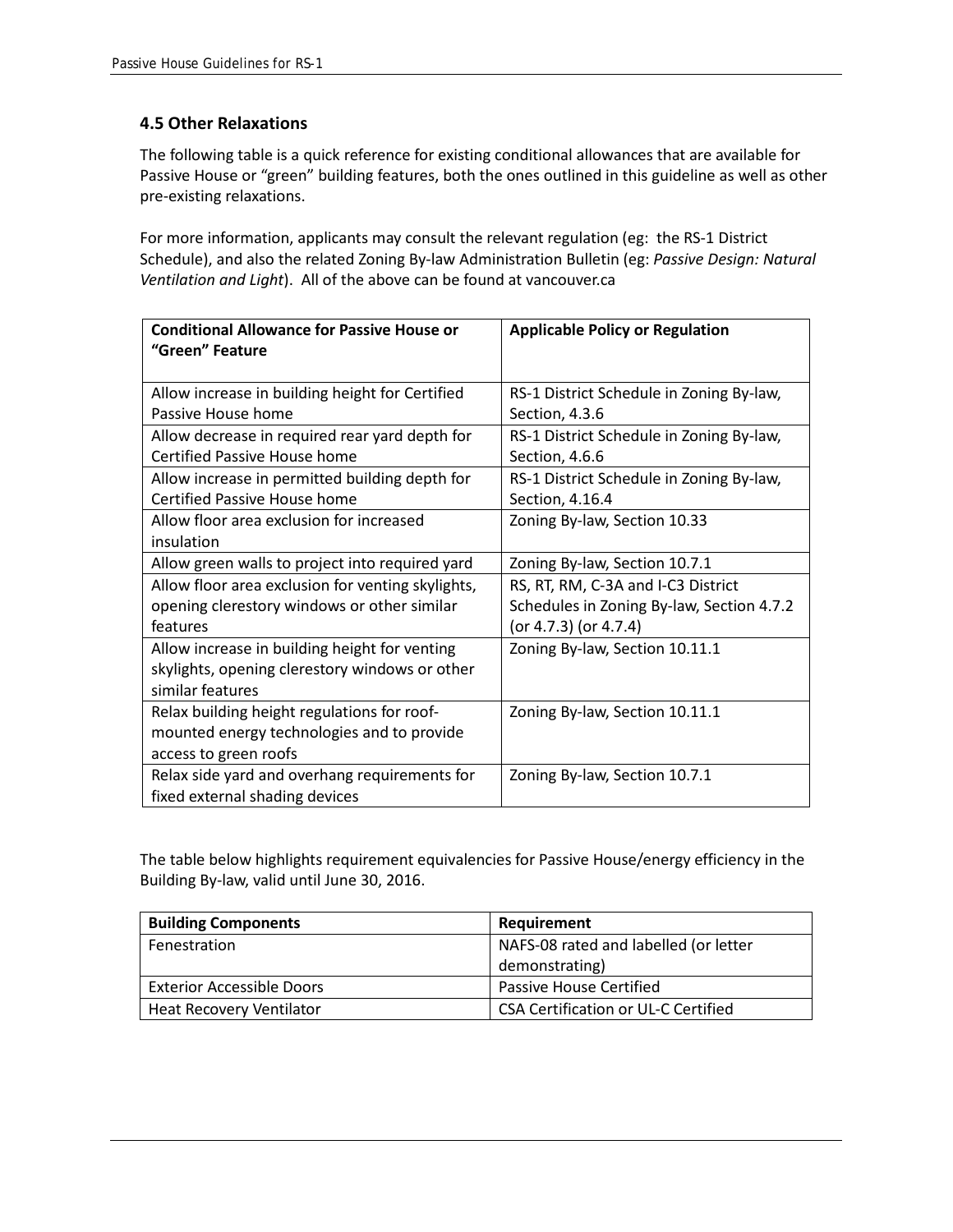### **5. Permit Application Process**

The following process outlines the requirements of the application process. This process and associated requirements – as well as typical requirements for a single-family dwelling application in the RS-1 District Schedule - must be adhered to.

Please note the different roles and responsibilities of the:

- *Certified Passive House Designer (CPHD),*
- *Certified Passive House Consultant (CPHC),*
- *Certified Energy Advisor (CEA)*, and
- *Passive House Institute Accredited Building Certifier (Building Certifier).*

See definitions of these terms in Appendix B. Also note that it is possible to engage a *CPHD* or *CPHC* who is also a *CEA*, and can thus serve in both roles.

- 1. Before scheduling a pre-application appointment with the Housing Review branch, applicants should consult this document and all typical application documents (such as the "Intake Checklist"). When scheduling the appointment, applicants should note that the application will be for a Certified Passive House home, and that the project team will be requesting related relaxations.
- 2. At the pre-application meeting, applicants must provide the City of Vancouver with a letter from a *CPHD or CPHC* (see definitions in Appendix B) confirming that he/she has been engaged to model and advise for the project. A member of the project team - such as designer, builder or *CEA* - may serve in this role provided that they are a credentialed *CPHD or CPHC*.

Applicants must also identify which relaxations they will be seeking, and provide the City with supporting documents and conceptual drawings. City staff may then direct applicants and provide feedback at the pre-application meeting that will inform their application. It should be noted that applicants must consider impacts on neighbouring houses on such issues as privacy, massing, and shadowing in their application.

If an applicant is seeking a floor area exclusion to accommodate increased insulation, it is currently required that a Building Envelope Professional must be retained to calculate and verify the exclusion. However in the case of a home meeting Certified Passive House, this requirement may be waived, as the use of PHPP energy modelling and the retention of a *CPHD* or *CPHC* satisfies the same requirement.

3. Following the pre-app meeting, applicants are advised to model the project using a current version of the Passive House Planning Package (PHPP) software, and to revise the design as necessary to meet or exceed the "Passive House Classic" requirements as maintained by the Passive House Institute.

The applicant must engage a *CEA* (see definition in Appendix B). Again, it is possible to engage a *CEA* who is also a *CPHD or CPHC,* and can thus serve in both roles. The *CEA* must review the proposed assemblies, submit a detailed copy of the City of Vancouver's "Pre-Permit Checklist", and otherwise comply with pre-permit requirements for one- and two-family housing.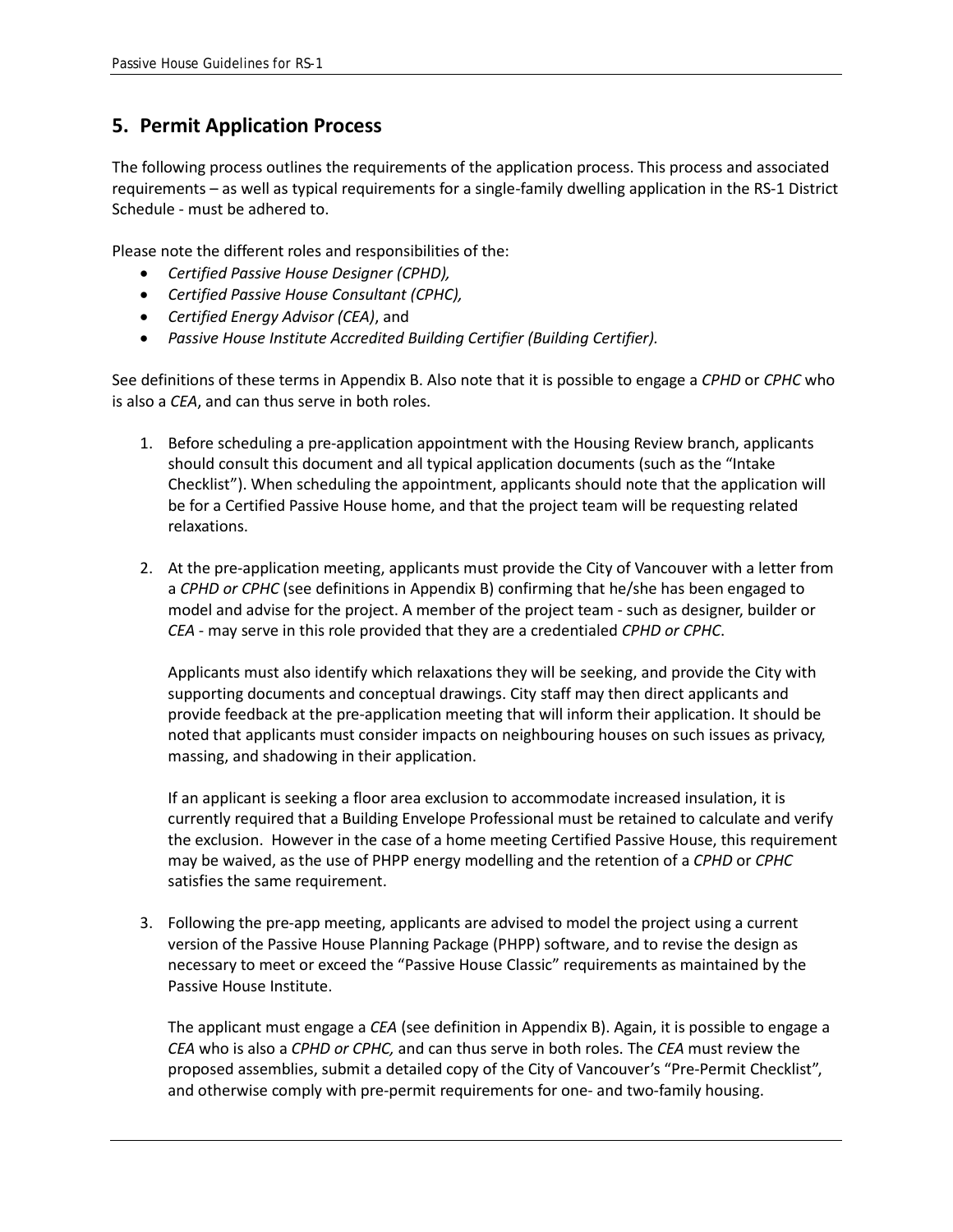It should be noted that Certified Passive House applicants are not required to prepare a Hot 2000 model or to submit a "P-file" number. Instead applicants must submit the pre-construction PHPP model (an electronic copy of the Excel file) along with a printout of the "verification" page and relevant notes.

In addition to the PHPP file, applicants must provide the Housing Review Branch with a letter from a *Building Certifier* (see definition in Appendix B) stating that the project design and specifications have been reviewed and, in the opinion of the *Building Certifier*, the project is capable of achieving Passive House certification if built to the design and specifications noted in the *Building Certifier*'s letter.

Once the design, assemblies and components have been identified, and all of the above satisfied, applicants may submit their Development Building (DB) permit application to the Housing Review Branch via the typical process. Applicants must provide typical application materials and drawings, in addition to the materials that specify and document which relaxations are being sought as a Certified Passive House home.

4. At mid-construction, a *CEA* will conduct a site visit in accordance with requirements for all oneand two-family permit applications. The *CEA* will verify that all assemblies, insulation materials, and components (including windows, doors and ventilation equipment) are installed as per the specifications provided in the *Building Certifier*'s letter. The *CEA* will conduct a mid-construction blower door test to the EN 13829 protocol, with modifications as prescribed by the Passive House Institute, in lieu of the Hot 2000 protocol. The *CEA* will provide the applicant with documentation verifying the construction details and the EN 13829 blower door test results as attachments to the typical "Pre-Drywall Checklist", so that it may be submitted to the City.

In addition to the typical *CEA* review, the applicant must also at this time provide the City with a letter from the retained *CPHD or CPHC* that contains*:*

- a statement that the *CPHD/C* attended and inspected the construction of the house and that the installed assemblies and components match those specified in the *Building Certifier*'s letter,
- the results of the *CEA*'s mid-construction blower door test, and
- a statement that there are no known barriers to the project achieving "Passive House Classic" certification by the Passive House Institute.

Again, please note that it is possible to engage a *CPHD or CPHC* who is also a *CEA*, and can thus serve in both roles.

5. Prior to final inspection, the *CEA* must conduct a review and final door blower test. This test must be conducted to the EN 13829 protocol, with modifications as prescribed by the Passive House Institute (eg both pressurization and depressurization). The *CEA* will provide the applicant with documentation of mechanical and other construction details, as well as a report on the results of the EN 13829/PHI blower door test, so that it may be submitted to the City.

In addition to the *CEA* review, applicants must provide the City with a letter from a *Building Certifier* stating that the final PHPP and relevant documentation have been received and are being reviewed for final certification. The *Building Certifier's* letter must include a suggested date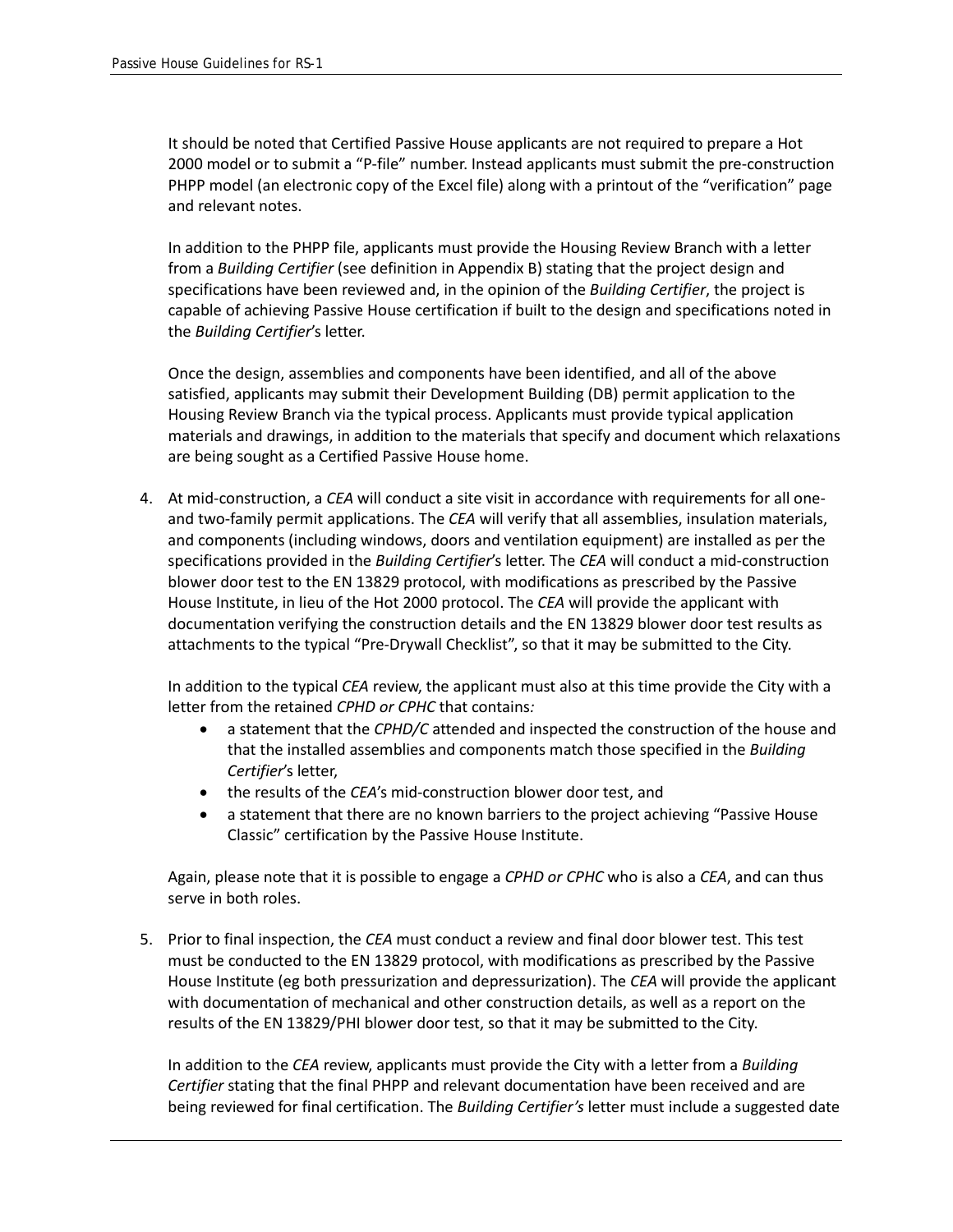by which the City may expect to be notified of final certification to the Passive House Institute standard. Once the project is certified by the Passive House Institute, a copy of the certificate must be provided to the City of Vancouver.

#### **6. Building Certification Process**

The permit application process described in the preceding section works in tandem with the process of Passive House Certification. In order to achieve a relaxation as discussed in Section 4 of this document, Passive House Certification must be achieved.

Homes meeting the Passive House certification criteria can be certified as Passive House buildings by any of the Passive House Accredited Building Certifiers operating worldwide. A *Building Certifier* must certify the project plans and the PHPP model. The calculations on which the construction of the building is based and the planning documentation for the building envelope and building services are examined by the *Building Certifier*, and inform part of the process of certification.

Please see section 3.1 of this document for information on the main criteria for certification. For more information on certification, please contact the Canadian Passive House Institute at<http://canphi.ca/>

#### **7. Contact Information**

If you have a question that is not answered in this document, please contact: passivehouse@vancouver.ca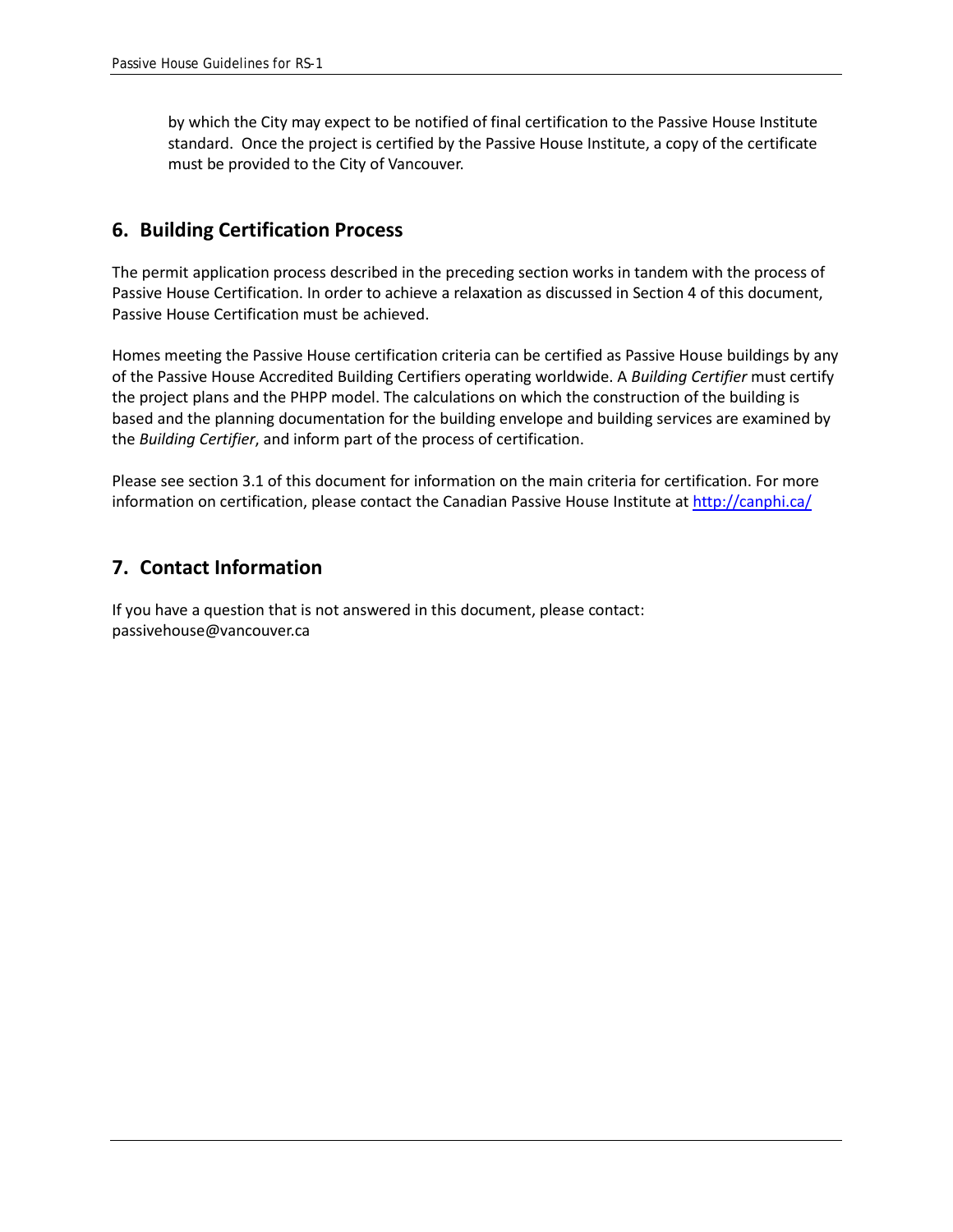## **Appendix A: Resources**

#### **City of Vancouver Resources**

Passive Design Toolkits <http://vancouver.ca/home-property-development/passive-design-guidelines.aspx>

Administrative Bulletins Explaining Several Current "Green" Conditional Allowances <http://vancouver.ca/home-property-development/zoning-bylaw-administrative-bulletins.aspx>

#### **Other Resources**

Canadian Passive House Institute <http://canphi.ca/>

Passivehaus Insitute (International) <http://passiv.de/en>

\*Note: Links provided are valid as of 2015. The precise links often change or are updated regularly over time. It is recommended that users enter the title provided into their internet search engine to source electronic copies of the documents if link becomes outdated.